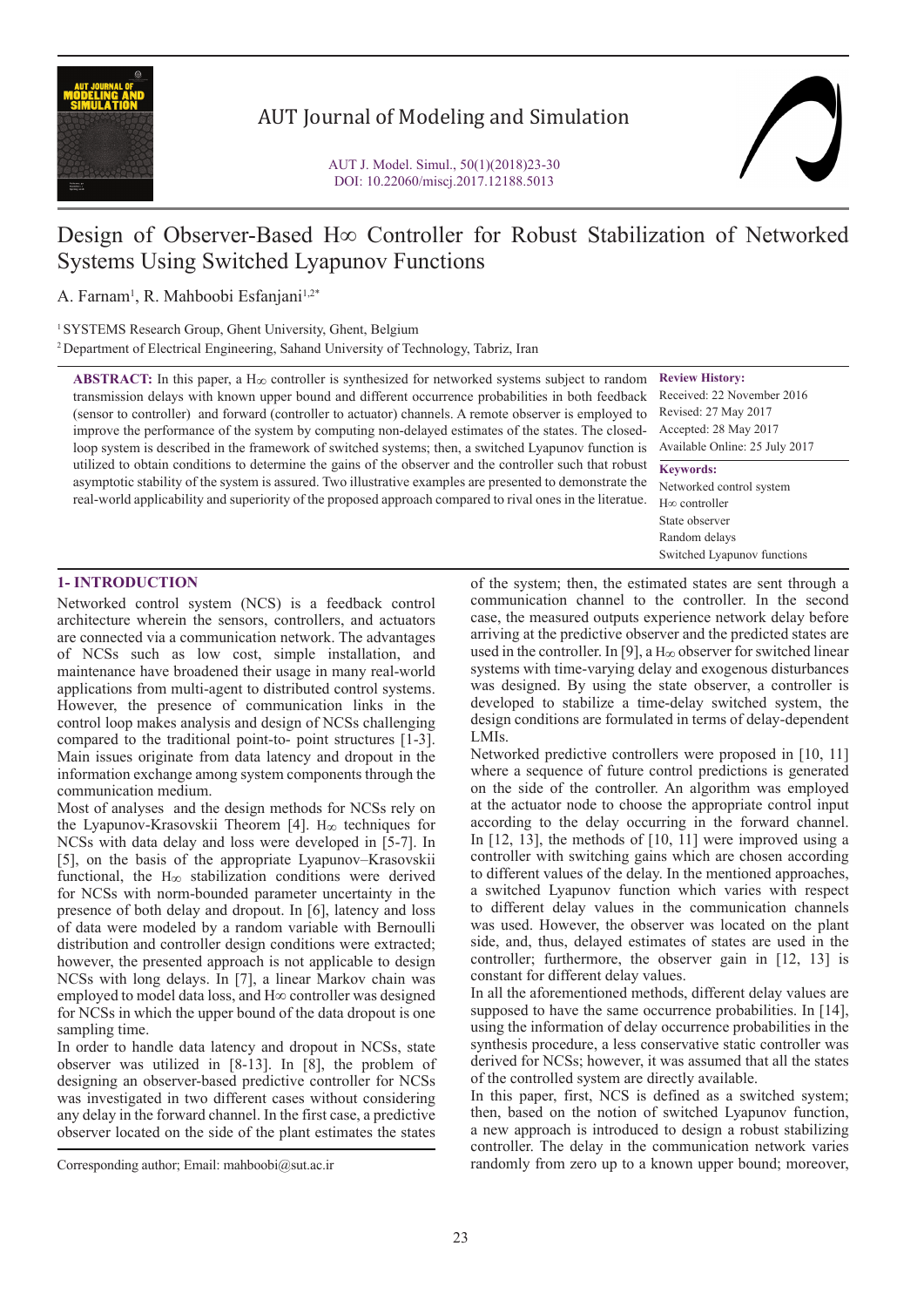information about the probability distribution of varying delay is known. Differently from [12, 13], according to each value of delay in the forward and feedback links, a quadratic term is incorporated in the energy function. Furthermore, unlike [12, 13], in a more practical configuration, the observer is located in the side of the remote controller. Thus, the non-delayed estimates of the states can be used in the controller to compute the control effort. Moreover, as in [14], the occurrence probabilities of the delay values are taken into account to reduce conservatism of the design sufficient conditions. The controller and observer gains are determined by solving a set of computationally tractable linear matrix inequalities which can be derived with utilizing switched energy function. Robust stabilization of NCSs is ensured with the desired disturbance attenuation level ã . Simulation results demonstrate that the maximum allowable delay bound is increased by the proposed scheme compared to state-ofthe-art.

This paper is organized as follows. The problem is explained in section II. Section III presents the main results of the paper wherein procedures are presented to determine controller and observer gains, maximum allowable delays in forward and feedback channels, and minimum disturbance attenuation level. In section IV, two numerical examples are given to illustrate the applicability and efficiency of the proposed method. Finally, Section V concludes the paper.

*Notations:* In this paper, R denotes real numbers set. The symbol \* stands for the symmetric block in the symmetric matrices. *I* is identity matrix with appropriate dimensions. The notation  $P > 0$ ,  $(P \ge 0)$  means that P is real, symmetry, and positive definite, (semi definite).  $Prob$  ? means the occurrence probability of the event. The superscript  $T$  stands for matrix transpose. The operator  $col\{\}$  constitutes a column for matrix transpose. The operator col{ } constitutes a column vector composed of elements in the braces. $l_2$  [0, $\infty$ ) denotes the space of square summable infinite vector sequences over  $[0, \infty)$ .

#### **2- Problem Formulation**

A typical NCS is shown in Fig. 1, wherein the controller is located far from the actuator and the sensor. The sensor is time-driven and the observer, controller, and actuator are all event-driven. In the considered network, all the data are lumped together into one packet and transmitted at the same time (single packet transmission), where the sent packets are time stamped. In the controller and actuator side, the new data packet is always used and the old ones are discarded; i.e. when an old data packet arrives, it is dealt with as a packet loss. It is assumed that the upper bounds of channel-induced delays in the both feedback and forward channels are known and indicated by  $N_1$  and  $N_2$ .



**Fig. 1. Structure of networked control system (NCS)**

The output of Zero Order Hold (ZOH) is updated between sampling instances. Control prediction generator (CPG) on the side of the controller generates a sequence of future control actions. Furthermore, network delay compensator (NDC) close to ZOH applies the appropriate control action to the plant according to the value of delay in the forward channel.

The controlled plant is a linear time-invariant system and is described by the following discrete-time dynamical model:

$$
x(k+1) = Ax(k) + Bu_c(k) + E\omega(k)
$$
  
\n
$$
y(k) = Cx(k)
$$
  
\n
$$
Z(k) = Fx(k) + Du_c(k)
$$
\n(1)

where,  $x(k) \in R^n$ ,  $u_c(k) \in R^m$ ,  $Z(k) \in R^l$ ,  $y(k) \in R^p$ and  $\omega(k) \in R^q$  are the state, control input, controlled output, measured output, and disturbance input belonging to  $l_2 [0, \infty)$ , respectively. *A, B, E, C, F* and *D* are the known and real matrices with appropriate dimensions. The pair *(A, B)* is controllable, and the pair *(A, C)* is observable.

The channel-induced delay in the forward channel is denoted by  $d_k$  and assumed to take finite values from the set  $\{0,1,2,\ldots,N_1\}$ . To compensate the forward delay  $d_k$ , CPG computes all the probable future control actions as follows:

$$
u(k|k - d_k) = K_{d_k} \hat{x}(k - d_k)
$$
\n<sup>(2)</sup>

which are sent to NDC, wherein regarding the actual occurred  $d<sub>k</sub>$ , an appropriate control action is taken to be applied to the plant:

$$
u(k|k - d_k) = K_{d_k} \hat{x}(k - d_k)
$$
\n(3)

where  $K_{d_k}$  is the controller gain with an appropriate dimension and  $d_k$  is the computed delay for the control action in the forward channel. The probabilities of induced delays in the forward channel are denoted as follows:

$$
\begin{array}{l}\n\text{Prob}\left\{d_k = 0\right\} = \underline{\beta}_0, \\
\text{Prob}\left\{d_k = 1\right\} = \overline{\beta}_1,\n\end{array}
$$

ŧ,

 ${\rm Prob}\{d_k = N_1\} = \beta_{N_1}$  (4) As Fig. 1 depicts, the observer is located next to the controller. The equation of the observer is as follows::

$$
\hat{x}(k+1) = A\hat{x}(k) + B\hat{u}_c(k) + L_{\tau_k} (y_c(k) - \hat{y}_c(k))
$$
  

$$
y_c(k) = y(k - \tau_k) = Cx(k - \tau_k),
$$
 (5)

where  $L_{\tau_{\nu}}$  is the observer gain with an appropriate dimension, and  $\tau_k$  is the network-induced delay in the feedback channel assumed to take values from the finite set,  $\{0,1, 2, ..., N_2\}$ . The occurrence probabilities of the network-induced delays in the feedback channels are as follows:<br> $ext{Prob}(\tau = 0) = \overline{\alpha}$ 

$$
\begin{aligned} &\text{Prob}\left\{\tau_k = 0\right\} = \overline{\alpha}_0, \\ &\text{Prob}\left\{\tau_k = 1\right\} = \overline{\alpha}_1, \\ &\text{Prob}\left\{\tau_k = \overline{\alpha}_1, \overline{\alpha}_1\right\} = \overline{\alpha}_1. \end{aligned}
$$

$$
Prob{\tau_k = N_2} = \overline{\alpha}_{N_2}.
$$
 (6)

*Remark 1.* The information of the statistical distribution of the network induced delay can be obtained by the experiments as reported in [15] and references therein. It is well known that less conservative results are expected to be achieved by using this approximate information compared to deterministic approaches [15].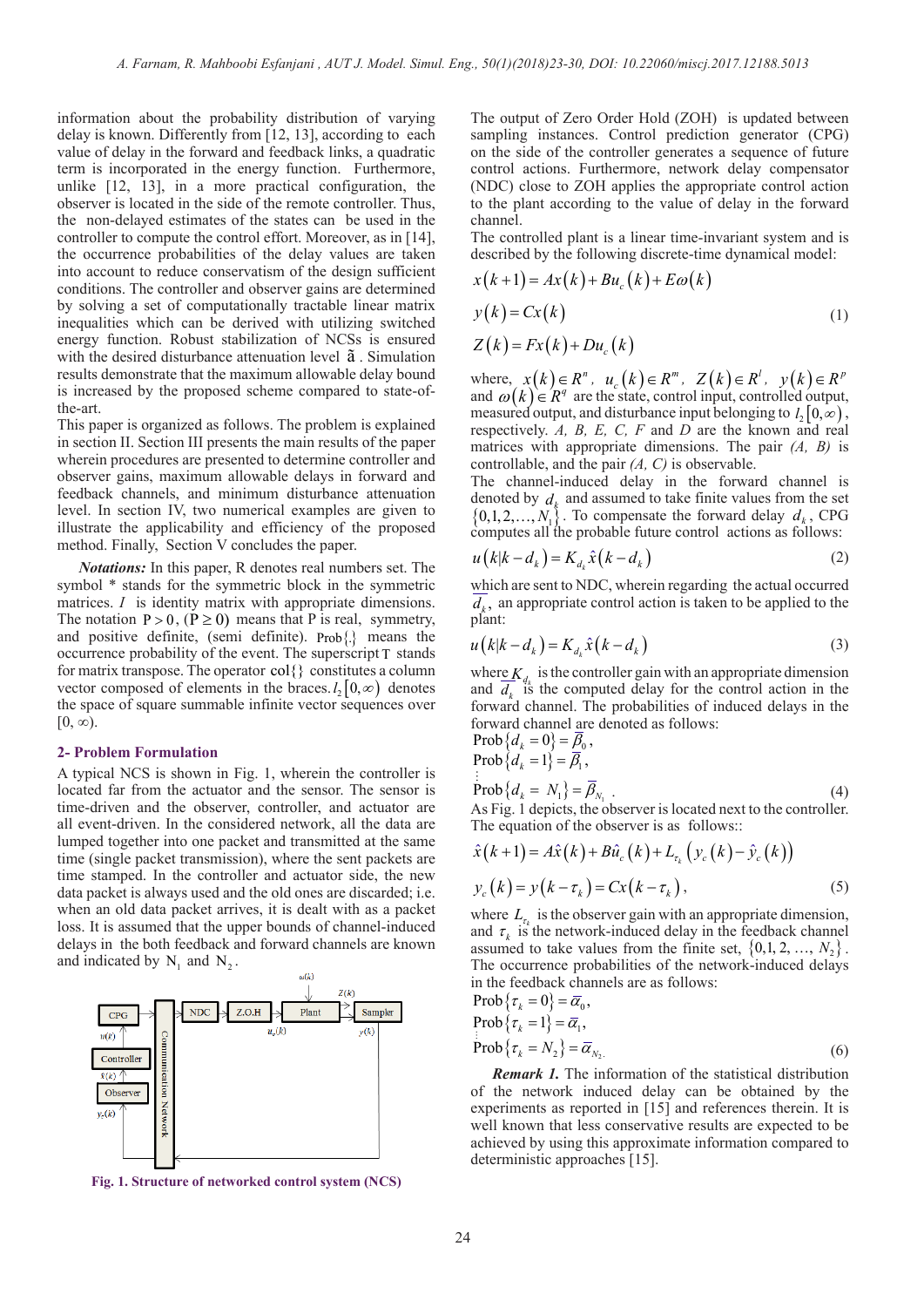The observer outputs and inputs, i.e.  $\hat{y}_c(k)$  and  $\hat{u}_c(k)$ , are

computed as follows:  
\n
$$
\hat{y}_c(k) = \overline{\alpha}_0 C \hat{x}(k) + \overline{\alpha}_1 C \hat{x}(k-1) + ... + \overline{\alpha}_{N_2} C \hat{x}(k-N_2)
$$

$$
=\sum_{j=0}^{N_2}\overline{\alpha}_j\,C\,\hat{x}\left(k-\tau_j\right),\tag{7}
$$

$$
\hat{u}_c(k) = \overline{\beta}_0 K_0 \hat{x}(k) + \overline{\beta}_1 K_1 \hat{x}(k-1) + \dots + \overline{\beta}_{N_1} K_{N_1} \hat{x}(k-N_1)
$$
  
= 
$$
\sum_{i=0}^{N_1} \overline{\beta}_i K_i \hat{x}(k-d_i),
$$
 (8)

with  $\tau_0 = 0$ ,  $\tau_1 = 1$ , ...,  $\tau_{N_2} = N_2$  and  $d_0 = 0$ ,  $d_1 = 1$ , ...,  $d_{N_1} = N_1$ . Now, the models of the plant (1) and the observer (5) can be rewritten as

$$
x(k+1) = Ax(k) + BK_{d_k}\hat{x}(k - d_k) + E\omega(k)
$$
  
\n
$$
y(k) = Cx(k)
$$
  
\n
$$
Z(k) = Fx(k) + DK_{d_k}\hat{x}(k - d_k)
$$
  
\n
$$
\hat{x}(k+1) = A\hat{x}(k) + B\sum_{i=0}^{N_1} \overline{\beta}_i K_i \hat{x}(k - d_i) +
$$
  
\n
$$
L_{\tau_k} \left( Cx(k - \tau_k) - \sum_{j=0}^{N_2} \overline{\alpha}_j L_j C \hat{x}(k - \tau_j) \right)
$$
  
\nIn what follows, after defining now augmented state vector.

In what follows, after defining new augmented state vector, the overall closed-loop system is formulated as a switched system. To this end, first, the binary stochastic variables  $\alpha_j$  and  $\beta_i$  are defined as follows,

$$
\alpha_j(k) = \begin{cases}\n1 & \text{if } \tau_k = \tau_j \\
0 & \text{otherwise} \n\end{cases},
$$
\n
$$
\beta_i(k) = \begin{cases}\n1 & \text{if } d_k = d_i \\
0 & \text{otherwise}\n\end{cases}.
$$

It is supposed that  $\beta_i(k)$  and  $\alpha_i(k)$  are independent Bernoulli distributed white sequences. Note that

*N*

$$
\sum_{i=0}^{N_1} \overline{\beta}_i(k) = 1,
$$
\n
$$
E\{\beta_i(k)\} = prob\{d_k = d_i\} = \overline{\beta}_i.
$$
\n
$$
\sum_{j=0}^{N_2} \overline{\alpha}_j(k) = 1,
$$
\n
$$
E\{\alpha_i(k)\} = prob\{\tau_k = \tau_j\} = \overline{\alpha}_j.
$$
\n(11)

Hence, the closed-loop system (9) can be rewritten as follows

$$
x(k+1) = Ax(k) + B \sum_{i=0}^{N_1} \beta_i(k) K_i \hat{x}(k - d_i) + E\omega(k)
$$
  
\n
$$
Z(k) = Fx(k) + \sum_{i=0}^{N_1} \beta_i(k) DK_i \hat{x}(k - d_i)
$$
  
\n
$$
\hat{x}(k+1) = A\hat{x}(k) + \sum_{i=0}^{N_1} \beta_i BK_i \hat{x}(k - d_i) + \sum_{j=0}^{N_2} \beta_j(K) L_j C x(k - \tau_j) - \sum_{j=0}^{N_2} \overline{\alpha_j} L_j C \hat{x}(k - \tau_j)
$$
  
\n(12)  
\n
$$
\Delta_{2_i} = \begin{bmatrix} 0_{n \times in} & BK_i & 0_{n \times (N_i - i)n} \\ 0_{n \times in} & 0_{N_i n \times (N_2 + 1)n} \\ 0_{N_2 n \times (N_2 + 1)n} & 0_{N_2 n \times (N_2 + 1)n} \end{bmatrix},
$$

Regarding the theory of switched systems, the closed-loop system described in (12) is rewritten as

$$
\overline{x}(k+1) = \sum_{N_1}^{N_1} \sum_{j=0}^{N_2} \Psi_{ij}(k) (\overline{A}_{ij}\overline{x}(k) + \overline{E}\omega(k))
$$
  

$$
Z(k) = \sum_{i=0}^{N_1} \beta_i(k) \pi_i \overline{x}(k)
$$
 (13)

where,  $\Psi_{ij}(k) \in \{0,1\}$  is the switching function which depends on the occurrence of two stochastic variables  $\beta_i(k)$  and  $\alpha_i(k)$ .

$$
\Psi_{ij}(k) = \begin{cases}\n1 & \text{if } d_k = i, \tau_k = j \\
0 & \text{otherwise}\n\end{cases}
$$

For instance, if the network-induced delays take values 1 in forward and feedback channels; then  $\Psi_{11}(k) = 1$  and  $\Psi_{ij}(k) = 0$  for  $i \neq 1$ ,  $j \neq 1$ .  $\overline{A}_{ij}$  and  $\overline{x}(k)$  are defined in what follows:

$$
\overline{A}_{ij} = \begin{bmatrix} \Lambda_1 & \Lambda_{2_i} \\ \Lambda_{3_i} & \Lambda_4 \end{bmatrix}
$$

• Case 1: 
$$
N_1 > N_2
$$
  
\n $\overline{x}(k) = col\{ x(k), x(k-1),...,x(k-N_2),$   
\n $\hat{x}(k), \hat{x}(k-1),..., \hat{x}(k-N_2),..., \hat{x}(k-N_1) \}$  and,  
\n
$$
\Lambda_1 = \begin{bmatrix} A & 0_{n \times N_2 n} \\ I_{N_2 n} & 0_{N_2 n \times n} \\ I_{N_2 n} & 0_{N_2 n \times (N_1 - i)n} \\ 0_{N_2 n \times (N_1 + 1)n} \end{bmatrix},
$$

$$
\begin{aligned}\n\Lambda_{3_j} &= \begin{bmatrix}\n0_{n \times j n} & L_j C & 0_{n \times (N_2 - j) n} \\
0_{N_1 n \times (N_2 + 1) n}\n\end{bmatrix}, \\
\Lambda_4 &= \begin{bmatrix}\nA & \varphi \\
I_{N_1 n} & 0_{N_1 n \times n}\n\end{bmatrix}, \text{ with} \\
\varphi &= -\begin{bmatrix}\n\overline{\alpha}_0 L_0 C & \overline{\alpha}_1 L_1 C & \overline{\alpha}_2 L_2 C & \dots & \overline{\alpha}_{N_2} L_{N_2} C & 0_{n \times (N_2 - N_1) n}\n\end{bmatrix} + \begin{bmatrix}\n\overline{\beta}_0 BK_0 & \overline{\beta}_1 BK_1 & \dots & \overline{\beta}_{N_1} BK_{N_1}\n\end{bmatrix} \\
\pi_i &= \begin{bmatrix}\nF & 0_{i \times N_2 n} & 0_{i \times j n} & D K_i & 0_{i \times (N_1 - i) n}\n\end{bmatrix} \\
\overline{E} &= \begin{bmatrix}\nE \\
0_{(N_1 + N_2 + 1) n \times q}\n\end{bmatrix}\n\end{aligned}
$$

• Case 2: 
$$
N_1 < N_2
$$
  
\n $\overline{x}(k) = col\{x(k), x(k-1),...,x(k-N_2),$ 

$$
\hat{x}(k), \hat{x}(k-1),..., \hat{x}(k-N_{1}),..., \hat{x}(k-N_{2})\} \text{ and,}
$$
\n
$$
\Lambda_{1} = \begin{bmatrix}\nA & 0_{n \times N_{2}n} \\
I_{N_{2}n} & 0_{N_{2}n \times n}\n\end{bmatrix},
$$
\n
$$
\Lambda_{2_{i}} = \begin{bmatrix}\n0_{n \times in} & BK_{i} & 0_{n \times (N_{1}-i)n} & 0_{n \times (N_{2}-N_{1})n} \\
0_{N_{2}n \times (N_{2}+1)n} & 0_{n \times (N_{2}-N_{1})n}\n\end{bmatrix}
$$
\n
$$
\Lambda_{3_{j}} = \begin{bmatrix}\n0_{n \times in} & L_{j}C & 0_{n \times (N_{2}-j)n} \\
0_{N_{2}n \times (N_{2}+1)n} & 0_{N_{2}n \times n}\n\end{bmatrix},
$$
\nwith,\n
$$
\varphi = -\begin{bmatrix}\n\overline{\alpha}_{0}L_{0}C & \overline{\alpha}_{1}L_{1}C & \overline{\alpha}_{2}L_{2}C & \dots & \overline{\alpha}_{N_{2}}L_{N_{2}}C\n\end{bmatrix} + \begin{bmatrix}\n\overline{\beta}_{0}BK_{0} & \overline{\beta}_{1}BK_{1} & \dots & \overline{\beta}_{N_{1}}BK_{N_{1}} & 0_{n \times (N_{2}-N_{1})n}\n\end{bmatrix}
$$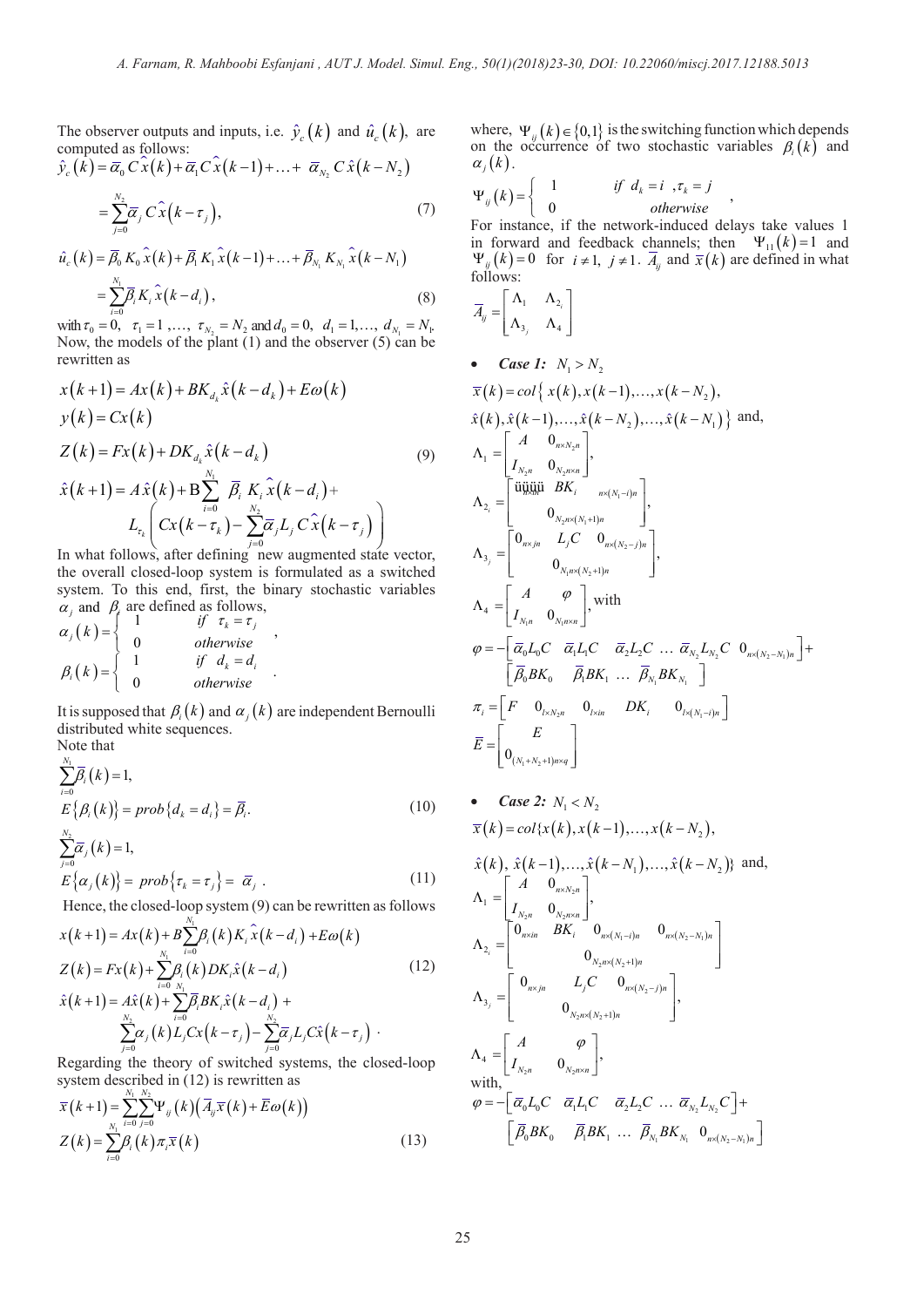$$
\pi_{i} = \begin{bmatrix} F & 0_{l \times N_{2}n} & 0_{l \times (n} & 0_{l \times (N_{1}-i)n} & 0_{l \times (N_{2}-N_{1})n} \end{bmatrix}
$$
\n
$$
\overline{E} = \begin{bmatrix} E \\ 0_{(N_{1}+N_{2}+1)n \times q} \end{bmatrix}
$$
\n**3**\n**1**\n**6**\n**Case 3:**\n
$$
N_{1} = N_{2} = N
$$
\n
$$
\overline{x}(k) = col\left\{x(k), x(k-1), ..., x(k-N), \right\}
$$
\nin  
\n
$$
\hat{x}(k), \hat{x}(k-1), ..., \hat{x}(k-N) \right\}
$$
\nand,  
\n
$$
\Lambda_{1} = \begin{bmatrix} A & 0_{n \times Nn} \\ I_{Nn} & 0_{Nn \times n} \end{bmatrix},
$$
\n
$$
\Lambda_{2_{i}} = \begin{bmatrix} 0_{n \times in} & BK_{i} & 0_{n \times (N-i)n} \\ 0_{Nn \times (N+i)n} & 0 & 0 \\ 0_{Nn \times (N+i)n} & 0 & 0 \\ 0_{Nn \times (N+i)n} & 0 & 0 \\ 0_{Nn \times (N+i)n} & 0 & 0 \end{bmatrix},
$$
\nwith,  
\n
$$
\varphi = -[\overline{\alpha}_{0}L_{0}C & \overline{\alpha}_{1}L_{1}C & \overline{\alpha}_{2}L_{2}C & ... & \overline{\alpha}_{N}L_{N}C] \qquad \overline{q}
$$
\n
$$
+[\overline{\beta}_{0}BK_{0} & \overline{\beta}_{1}BK_{1} ... \overline{\beta}_{N}BK_{N}]
$$
\n
$$
\pi_{i} = \begin{bmatrix} F & 0_{l \times Nn} & 0_{l \times in} & DK_{i} & 0_{l \times (N-i)n} \end{bmatrix}
$$
\n
$$
\overline{E} = \begin{bmatrix} E \\ 0_{(2N+1)n \times q} \end{bmatrix}
$$

*Remark 2.* The novelty of the proposed structure for NCS is threefold. First, the observer is located nearby the controller, thus, unlike [12], the estimated states which are used in computation of the control signal do not include any delay; i.e. feedback link latency is compensated. Second, unlike [12, 13], the observer gain is switched with respect to the delay value in the feedback channel. Finally, the significant distinction is that different delay values in the forward and feedback channels have their own occurrence probabilities. It is a more realistic assumption compared to that made in  $[12, 13]$ .

So far, the closed-loop NCS, which includes the introduced switching controller (2) and the observer (5), has been formulated as a linear switched system (13). In the next section, a systematic procedure is derived to determine the controller and observer gains. Before proceeding, some preliminaries are presented.

*Definition 1***.** The closed-loop system (10) is said to be mean-square stable if for  $\omega(k) = 0$ , there exist  $\varepsilon > 0$ and  $\delta \in (0,1)$  such that for all  $\chi'(0)$  and  $\hat{\chi}(0) \in R^n$  the following inequality holds:

$$
E\left\{\begin{bmatrix} x(k) \\ \hat{x}(k) \end{bmatrix}^2 \right\} \le \varepsilon \delta^k E\left\{\begin{bmatrix} x(0) \\ \hat{x}(0) \end{bmatrix}^2 \right\}.
$$
 (14)

*Definition 2.* For a given real value  $\gamma > 0$ , system (10) has an *H*<sub>∞</sub> disturbance attenuation level  $\gamma > 0$  under zeroinitial condition if there exists a state feedback law  $u(k)$  such that for all nonzero  $\omega(k)$ ,  $K_i$  and  $L_j$ , the following condition is satisfied,

$$
\sum_{k=0}^{\infty} E\left\{Z\left(k\right)^{2}\right\} < \gamma^{2} \sum_{k=0}^{\infty} E\left\{\omega\left(k\right)^{2}\right\}.
$$
 (15)

#### **3- Design Method**

In this section, two procedures are developed to determine the gains of the proposed controller and the observer given in (2) and (5), respectively. To this end, a novel criterion is introduced in Lemma 1 to check the stability and performance of the switched system (13).

*Lemma 1:* For a given scalar  $\gamma > 0$ , the system (13) with the known controller and observer gains is meansquare stable with  $H_{\infty}$  disturbance attenuation level  $\gamma$ , if there exist symmetric positive definite matrices *P<sub>ij</sub>*, *i*∈{0,1,2,..., *N*<sub>1</sub>} and *j*∈{0,1,2,..., *N*<sub>2</sub>}, such that (16) holds for all  $i, n \in \{0, 1, 2, ..., N_1\}$  and  $j, m \in \{0, 1, 2, ..., N_2\}$ ,

$$
Q = \begin{bmatrix} \overline{A}_{ij}^T \overline{\Psi}_{nm} P_{nm} \overline{A}_{ij} - \overline{\Psi}_{ij} P_{ij} + \overline{\beta}_i \pi_i^T \pi_i & \overline{A}_{ij}^T \overline{\Psi}_{nm} P_{nm} \overline{E} \\ * & * & \overline{E}^T \overline{\Psi}_{nm} P_{nm} \overline{E} - \gamma^2 I \end{bmatrix} < 0. \quad (16)
$$
  
where,  

$$
\overline{\Psi}_{ij} = E \{ \Psi_{ij}(k) \} = \overline{\beta}_i \overline{\alpha}_j,
$$

$$
\Psi_{ij} = E\{\Psi_{ij}(k)\} = \beta_i \alpha_j,
$$
  
\n
$$
i \in \{0, 1, 2, ..., N_1\}, \quad j \in \{0, 1, 2, ..., N_2\},
$$
  
\n
$$
\overline{\Psi}_{nm} = E\{\Psi_{nm}(k)\} = \overline{\beta}_n \overline{\alpha}_m,
$$
  
\n
$$
n \in \{0, 1, 2, ..., N_1\}, \quad m \in \{0, 1, 2, ..., N_2\},
$$

*Proof.* Stochastic switched Lyapunov function is chosen as follows

$$
V(x(k),k) = \sum_{i=0}^{N_1} \sum_{j=0}^{N_2} \overline{x}^T(k) \Psi_{ij}(k) P_{ij} \overline{x}(k)
$$
 (17)

where  $P_{ii}$  are symmetric positive definite matrices. The difference of  $V(x(k),k)$  along the trajectory of the switched system (13) is given by

$$
\Delta \ddot{u} \ddot{u} \ddot{u} \ddot{u} \left( ( +1), +1 \right) - ( ( ), ) =
$$
\n
$$
\sum_{i=0}^{N_1} \sum_{j=0}^{N_2} \overline{x}^T (k+1) \Psi_{ij} (k+1) P_{ij} \ \overline{x} (k+1)
$$
\n
$$
- \sum_{i=0}^{N_1} \sum_{j=0}^{N_2} \overline{x}^T (k) \Psi_{ij} (k) P_{ij} \overline{x} (k).
$$

Without a loss of generality, it can be assumed that  $\Psi_{ii}(k+1) = \Psi_{ii}(k)$ , thus the above relation can be rewritten as follows, *N N*

$$
\Delta V = \sum_{n=0}^{N_1} \sum_{m=0}^{N_2} \overline{x}^T (k+1) \Psi_{nm} (k) P_{nm} \overline{x} (k+1)
$$
  
 
$$
- \sum_{i=0}^{N_1} \sum_{j=0}^{N_2} \overline{x}^T (k) \Psi_{ij} (k) P_{ij} \overline{x} (k).
$$
 (18)

Note that in (18),  $\Psi_{nm}(k)$  can be equal to  $\Psi_{n}(k)$ .

To ensure the stability and the *H*∞ performance, simultaneously; the following inequality must hold

$$
E\left\{\Delta V + Z^{T}\left(k\right)Z\left(k\right) - \gamma^{2}\omega^{T}\left(k\right)\omega(k)\right\} < 0. \tag{19}
$$

With regards to (13) and (18), the following relations are obtained:

$$
E\left\{\Delta V + Z^{T}(k)Z(k) - \gamma^{2}\omega^{T}(k)\omega(k)\right\} = \left(\overline{A}_{ij}\overline{x}(k) + \overline{E}\omega(k)\right)^{T}.
$$

$$
\overline{\Psi}_{nm} P_{nm} \cdot \left(\overline{A}_{ij}\overline{x}(k) + \overline{E}\omega(k)\right) - \overline{x}^{T}(k)\overline{\Psi}_{ij} P_{ij}\overline{x}(k) +
$$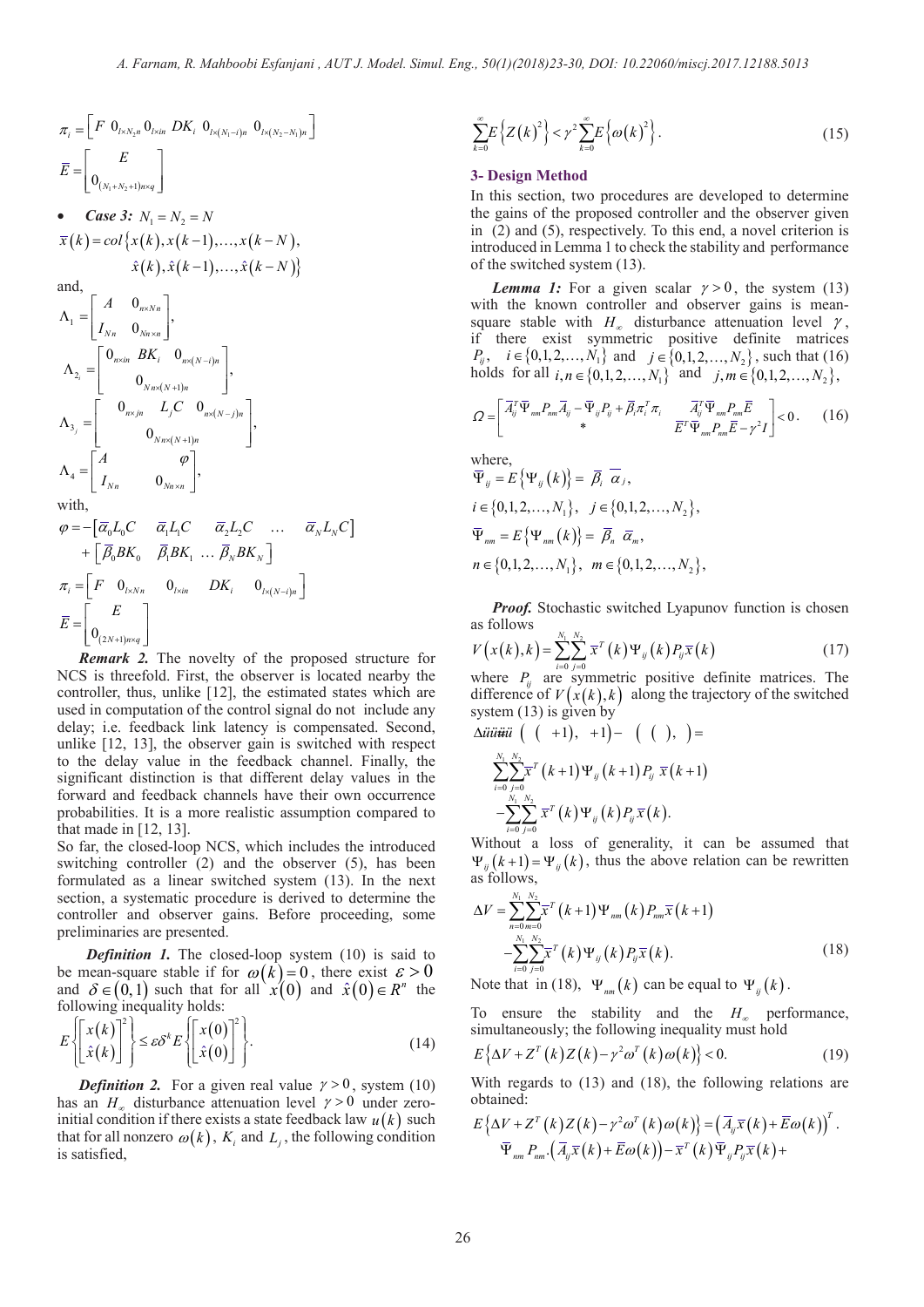$$
+ \overline{x}^T(k) \overline{\beta}_i \pi_i^T \pi_i \overline{x}(k) - \gamma^2 \omega^T(k) \omega(k) = \begin{bmatrix} \overline{x}(k) \\ \omega(k) \end{bmatrix}^T \Omega \begin{bmatrix} \overline{x}(k) \\ \omega(k) \end{bmatrix}
$$

Thus, the system (13) is  $H_{\infty}$  stable, if (16) is satisfied. ■

*Remark 3.* Differently from [12, 13], the switched multiple Lyapunov function in (17) includes distinct quadratic terms corresponding to each delay value in the feedback and forward links. Moreover, represents the stochastic nature of the switching function which is helpful in derivation of robust stability measure.

Lemma 1 presents sufficient condition for stability analysis of the NCS. However, this condition is nonlinear with respect to the controller and observer gains. Hence, it cannot be used to obtain s and s, efficiently. In what follows, Lemma 1 is utilized to derive a systematic approach to compute the mentioned parameters by solving computationally amenable LMIs.

*Theorem 1.* the system (13) with controller and observer gains  $K_i$  and  $L_i$  is mean-square  $H_{\infty}$  stable with a given disturbance attenuation level  $\gamma$ , If there exist symmetric positive definite matrices  $P_{ij}$ ,  $i \in \{0,1,2,...,N_1\}$  and  $i \in \{0,1,2,...,N_2\}$ , for all  $i, n \in \{0,1,2,...,N_1\}$  and  $j \in \{0,1,2,..., N_2\}$ , for all  $i, n \in \{0,1,2,..., N_1\}$  and  $j, m \in \{0, 1, 2, ..., N, \},$ 

$$
\begin{bmatrix}\n-\overline{\Psi}_{ij}P_{ij} & 0 & \overline{A}_{ij}^T \overline{\Psi}_{nm} & \overline{B}_{i}\pi_{i}^T \\
* & -\gamma^2 I & \overline{E}^T \overline{\Psi}_{nm} & 0 \\
* & * & \overline{\Psi}_{nm}(P_{nm}-2I) & 0 \\
* & * & * & -\overline{B}_{i}I\n\end{bmatrix} < 0.
$$
\n(20)

*Proof.* Utilizing the Schur complement, (16) can be modified as follows:

$$
\begin{bmatrix}\n-\overline{\Psi}_{ij}P_{ij} & 0 & \overline{A}_{ij}^T \overline{\Psi}_{nm} & \overline{\beta}_i \pi_i^T \\
* & -\gamma^2 I & \overline{E}^T \overline{\Psi}_{nm} & 0 \\
* & * & -\overline{\Psi}_{nm} \left(P_{nm}^{-1}\right) & 0 \\
* & * & * & -\overline{\beta}_i I\n\end{bmatrix} < 0
$$
\n(21)

On the other hand,  $(I - P_{nm}^{-1}) P_{nm} (I - P_{nm}^{-1}) \ge 0$ , is equivalent to  $-P_{nm}^{-1} \le P_{nm} - 2I$  . (22)

Combining (21) with (22) yields (20).  $\blacksquare$ 

Instead of using (22), an alternative method to obtain LMI conditions from (21) is to replace  $P_{nm}^{-1}$  with  $W_{nm}$ . The constraint  $P_{nm}W_{nm} = I$  is imposed by minimizing the trace of  $P_{nm}W_{nm}$ . The result is summarized in Theorem 2.

*Theorem 2.* The system (13) is mean-square  $H_{\infty}$  stable with a given disturbance attenuation level  $\gamma$  if the controller and observer gains  $K_i$  and  $L_i$  are determined by solving the following optimization problem for all  $i, n \in \{0, 1, 2, ..., N_1\}$ and  $j, m \in \{0,1,2,\ldots,N_2\}$ , with variable  $P_{nm}$ ,  $W_{nm}$ ,  $K_i$  and  $L_i$ ,

$$
Minimize \t Trace \t[ P_{nm} W_{nm} ] \t(23)
$$

Subject to:

 $\begin{vmatrix} n m & 1 \\ 2 & 0 \end{vmatrix} \geq 0$ *nm*  $P_{nm}$  *I*  $\begin{bmatrix} P_{nm} & I \\ I & W_{nm} \end{bmatrix} \geq$ 



*Remark 4.* The observer and controller gains can be obtained by LMI feasibility problem (22) or alternatively by solving minimization problem (23) which leads to less conservative result. The second approach it needs more offline computation compared to (22).

#### **4- Simulation Results**

Simulation results are presented to demonstrate the merits of the proposed approach. To solve the LMI problems in Theorems 1 and 2, the LMI Toolbox of Matlab® is utilized [16].

In example 1, the results obtained by the proposed method are compared with the ones of [11] and [12]. Maximum allowable delay bound (MADB) which is the maximum delay value that retains the stability of the system is used for the evaluation of methods. Simulation results verify that conservativeness of the design conditions is notably decreased by the suggested scheme compared to the rival ones in [11] and [12]. Moreover, the time response of simulation outcomes is contrasted with the ones of [12].

*Example 1.* Consider the following system [12]:

$$
A = \begin{bmatrix} 1.01 & 0.271 & -0.4880 \\ 0.4820 & 0.1 & 0.24 \\ 0.0020 & 0.3681 & 0.7070 \end{bmatrix},
$$
  
\n
$$
B = \begin{bmatrix} 5 & 5 \\ 3 & -2 \\ 5 & 4 \end{bmatrix}, \quad C = \begin{bmatrix} 1 & 2 & 3 \\ 4 & 3 & 1 \end{bmatrix}
$$
  
\n
$$
F = \begin{bmatrix} 0.02 & 0 & 0.03 \\ 0.04 & 0.01 & 0.01 \end{bmatrix}, E = 0.01 I,
$$
 (23)

which is controlled over a network. For the same disturbance attenuation level  $\gamma = 0.025$ , the obtained MADB by Theorem 2 is 10 while the MADBs attained by the methods of [11] and [12] are 3 and 6, respectively. Table 1 which summarizes the results obtained by different approaches shows the advantages of the proposed design method.

| <b>Table 1. MADBs from different approaches</b> |  |  |                      |  |
|-------------------------------------------------|--|--|----------------------|--|
| Method [ $11$ ]                                 |  |  | [12] Proposed Method |  |
| <b>MADB</b>                                     |  |  | 10                   |  |

Furthermore, a simulation scenario is executed by the proposed controller. It is assumed that data is transmitted over a network in which different delays have uniform occurrence probabilities with a maximum delay that is equal to 140 msec. Choosing sampling interval 35 msec yields delay upper bounds  $N_1 = N_2 = 4$ . Delay occurrence probabilities are assumed to be  $\vec{\beta}_i = 0.2$ ,  $\vec{\alpha}_i = 0.2$ , for  $i, j \in \{0, 1, 2, 3, 4\}$ . The disturbance input is taken as follows

$$
\omega(k) = \begin{cases} \begin{bmatrix} 1 & 1 & 1 \end{bmatrix}^T, & 1 \le k < 3\\ \begin{bmatrix} \frac{1}{k} & \frac{1}{k} & \frac{1}{k} \end{bmatrix}^T, & 3 \le k \end{cases} \tag{24}
$$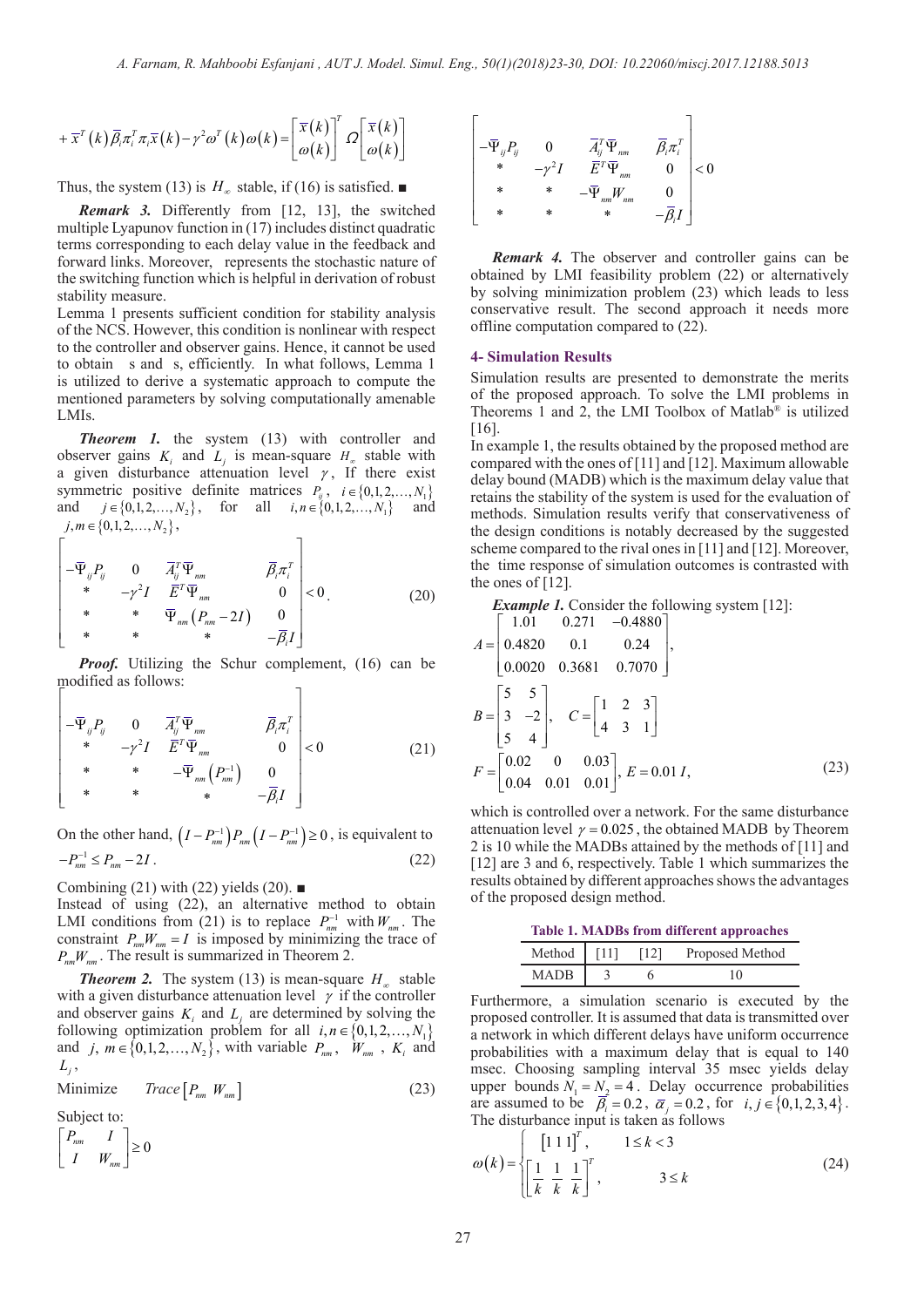The controller and observer gains for desired disturbance attenuation level  $\gamma = 0.02$  computed by solving (23) are shown in the following:

,

,

| $K_0 =$      | 0.0038             | $-0.0122$                                                    | $-0.0451$                                                                               |
|--------------|--------------------|--------------------------------------------------------------|-----------------------------------------------------------------------------------------|
|              |                    | $0.0154 -0.0084$                                             | 0.0552                                                                                  |
| $K_1 =$      |                    |                                                              | $\begin{bmatrix} 0.0014 & -0.0117 & -0.0221 \\ -0.0124 & 0.0087 & 0.0584 \end{bmatrix}$ |
|              |                    |                                                              |                                                                                         |
| $K_2 =$      |                    | $0.0075$ -0.0165 -0.018 <sup>-</sup><br>0.0112 0.0043 0.0245 | ı,                                                                                      |
|              |                    |                                                              |                                                                                         |
| $K_3 =$      |                    | $-0.0098$ $-0.0125$<br>$-0.0074$ 0.0075                      | $-0.0138$ <sup>-</sup>                                                                  |
|              |                    |                                                              | 0.0293                                                                                  |
| $K_4 =$      |                    | $-0.0122$ $-0.0113$<br>$-0.0067$ 0.0063                      | $-0.0121$                                                                               |
|              |                    |                                                              | 0.0341                                                                                  |
| $L_{0}$      |                    | $-0.2831$ $0.3210$                                           |                                                                                         |
|              | $-0.0092$ 0.112    |                                                              |                                                                                         |
|              |                    | $0.1852 -0.0395$                                             |                                                                                         |
|              | $-0.2232$ $0.2745$ |                                                              |                                                                                         |
|              | $-0.0073$ 0.0873   |                                                              |                                                                                         |
|              |                    | $0.1962 -0.0326$                                             |                                                                                         |
| ${\cal L}_2$ |                    | $-0.1972$ $0.2531$                                           |                                                                                         |
|              | $0.0012$ 0.1234    |                                                              |                                                                                         |
|              |                    | $0.2345 -0.0274$                                             |                                                                                         |
|              | $-0.1713$ 0.2146   |                                                              |                                                                                         |
|              | 0.0045  0.1324     |                                                              |                                                                                         |
|              | 0.2571             | $-0.0215$                                                    |                                                                                         |
| $L_4 =$      |                    | $-0.1523$ $0.1826$                                           |                                                                                         |
|              | 0.0081             | 0.1401                                                       |                                                                                         |
|              | 0.2772             | $-0.0198$                                                    |                                                                                         |

Fig. 2-4 depict the outputs, control inputs and estimated states, respectively, with initial condition  $x^{\bar{T}}(0) = [0.1 \ 0.1 \ 0.1 ]$ . In the proposed method, using variable observer gains and nondelayed estimated states lead to a remarkable improvement compared to [12].



**Fig. 3. Control inputs of the system in Example 1.**



To demonstrate the real-world applicability of the proposed method, networked control of dc servo motor is simulated in example 2. The considered model belongs to a test rig comprising of a DC servo system depicted in Fig. 5 and a remote controller, connected via the Internet [13].



**Fig. 5. DC servo plant controlled over the Internet [13]**

**Example 2:** Consider the dynamic of DC servo motor as presented in [13]:

$$
A = \begin{bmatrix} 1.12 & 0.213 & -0.335 \\ 1 & 0 & 0 \\ 0 & 1 & 0 \end{bmatrix}, \qquad B = \begin{bmatrix} 1 \\ 0 \\ 0 \end{bmatrix},
$$
  
\n
$$
C = [0.0541 \quad 0.1150 \quad 0.0001],
$$
  
\n
$$
D = [0.0500 \quad 0.1000 \quad 0.0005],
$$
  
\n
$$
E = 0.01I
$$
 (25)

which is controlled over the Internet. It is assumed that the sampling period is 0.04s and the upper bounds of networkinduced delays in feedback and forward channels are both 0.12s (maximum delay is considered to be 3 samples). Different delay values have their own occurrence probabilities as:  $\bar{\alpha}_0 = 0.2$ ,  $\bar{\alpha}_1 = 0.2$ ,  $\bar{\alpha}_2 = 0.3$ ,  $\bar{\alpha}_3 = 0.3$ ,  $\bar{\beta}_0 = 0.3$ ,  $\bar{\beta}_1 = 0.3$ , and  $\overline{\beta}_2 = 0.4$ . Disturbance input is as (24). The controller and observer gains for disturbance attenuation level  $\gamma = 0.095$  are computed by solving (23) and are presented in the following.

$$
K_0 = [-0.0516 \quad 0.0085 \quad -0.0321],
$$
  
\n
$$
K_1 = [-0.0423 \quad -0.0112 \quad -0.0375]
$$
  
\n
$$
K_2 = [-0.0401 \quad -0.0152 \quad -0.0346]
$$
  
\n
$$
L_0 = [3.5122 \quad 3.2231 \quad 5.1315]^T,
$$
  
\n
$$
L_1 = [3.8891 \quad 3.5218 \quad 5.7182]^T,
$$
  
\n
$$
L_2 = [4.5108 \quad 2.8123 \quad 5.2821]^T,
$$
  
\n
$$
L_3 = [4.9521 \quad 2.4591 \quad 4.7213]^T.
$$
 (26)